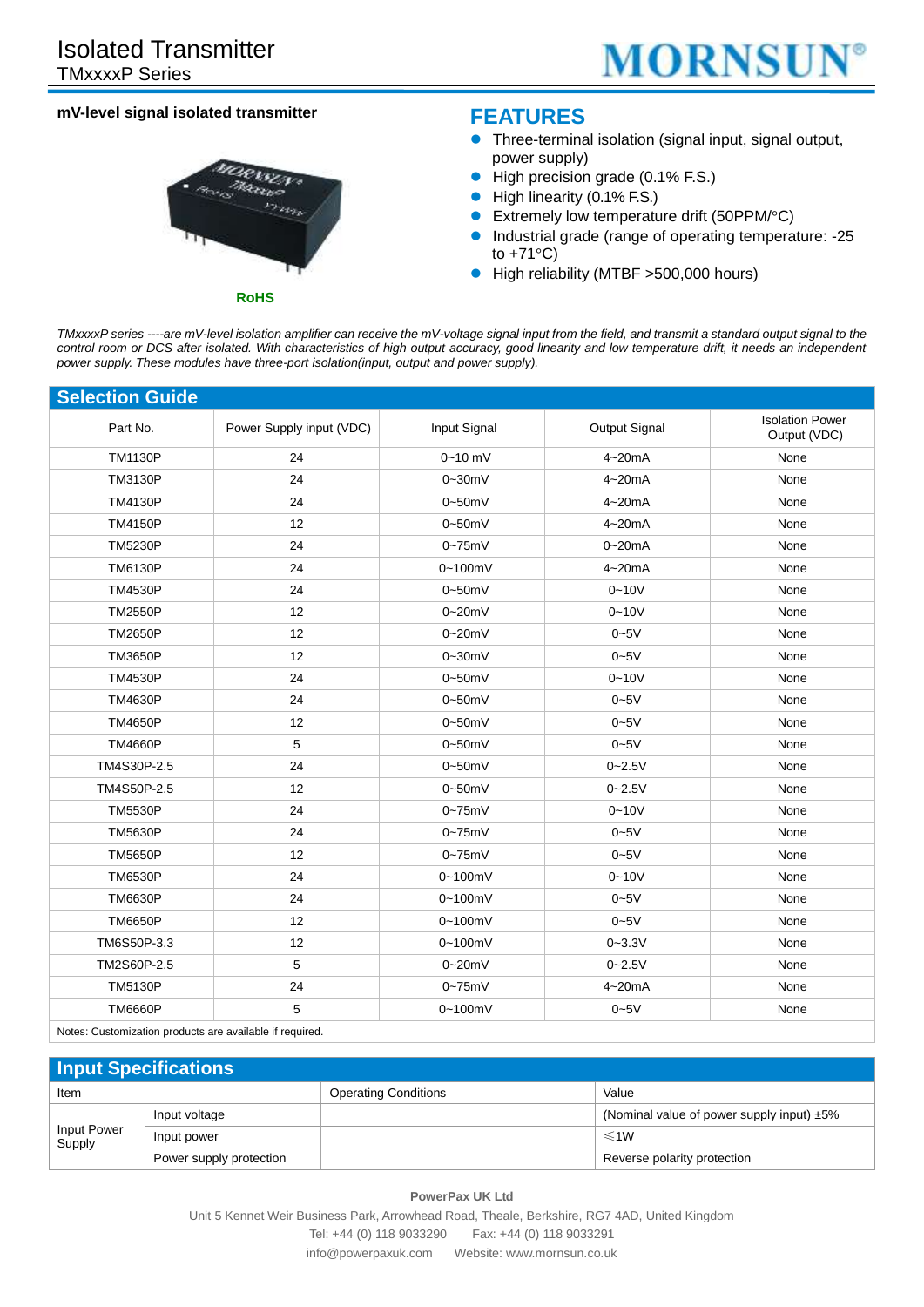# Isolated Transmitter TMxxxxP Series



|       | Input signal    | See selection guide      |
|-------|-----------------|--------------------------|
| Input | Input impedance | $\geq 10 \text{M}\Omega$ |
|       | Overload        | ≤5V                      |

| <b>Output Specifications</b> |               |                             |                          |
|------------------------------|---------------|-----------------------------|--------------------------|
| Item                         |               | <b>Operating Conditions</b> | Value                    |
| Output                       | Output signal |                             | See selection guide      |
|                              | Load capacity | Voltage output              | $\geqslant$ 2KQ          |
|                              |               | Current output @ 20mA       | $\leqslant$ 500 $\Omega$ |

| <b>Transmission Specifications</b> |                                                       |                   |
|------------------------------------|-------------------------------------------------------|-------------------|
| Item                               | <b>Operating Conditions</b>                           | Value             |
| Zero Offset                        |                                                       | $0.1\%$ F.S.      |
| Precision                          |                                                       | $0.1\%$ F.S.      |
| Temperature Drift                  | Operating temperature range of -25 to +71 $\degree$ C | $0.005\%$ F.S./°C |

| <b>General Specifications</b>             |                                                              |                                                                                                        |
|-------------------------------------------|--------------------------------------------------------------|--------------------------------------------------------------------------------------------------------|
| Item                                      | <b>Operating Conditions</b>                                  | Value                                                                                                  |
| Electric Isolation                        |                                                              | Three-terminal isolation (signal input, signal output, input power supply)                             |
| Degree of Isolation                       | testing for 1 minute, leakage<br>current <1mA, humidity <70% | 2.5KVDC                                                                                                |
| <b>Insulation Resistance</b>              |                                                              | $100\text{M}\Omega$ , 500VDC (signal input terminal, signal output terminal, power supply<br>terminal) |
| <b>Operating Temperature</b>              |                                                              | $-25^{\circ}$ C $-+71^{\circ}$ C                                                                       |
| Transportation and Storage<br>Temperature |                                                              | $-50^{\circ}$ C $-+105^{\circ}$ C                                                                      |
| <b>Application Environment</b>            |                                                              | The presence of dust, fierce vibration, impulsion and corrosive gas may cause<br>damage to the product |

| <b>Physical Specifications</b> |                   |  |
|--------------------------------|-------------------|--|
| Casing Material                | WH8100-F [1]      |  |
| Package                        | DIP <sub>24</sub> |  |
| Weight                         | 10g(Typ.)         |  |
| Cooling Method                 | Natural cooling   |  |

### **Application Precautions**

- 1. Please read the instructions carefully before use; contact our technical support if you have any problem.
- 2. Do not use the product in hazardous areas.<br>3. Use DC power supply for the product and 2
- Use DC power supply for the product and 220V AC power supply is prohibited.
- 4. Do not dismount and assemble the product without permission to avoid failure or malfunction of equipment.

#### After-sales service

- 1. Ex-factory inspection and quality control have been strictly conducted for the product; if there occurs abnormal operation or possibility of failure of internal module, please contact the local representative or our technical support.
- 2. The warranty period for the product is 3 years as calculated from the date of delivery. If any quality problem occurs under normal use within the warranty period, the product can be repaired or changed for free.

Applied circuit

See *Application Notes for Isolated Transmitter* for details.

**Design Reference**

#### 1. **Schematic diagram**

**PowerPax UK Ltd** Unit 5 Kennet Weir Business Park, Arrowhead Road, Theale, Berkshire, RG7 4AD, United Kingdom Tel: +44 (0) 118 9033290 Fax: +44 (0) 118 9033291 info@powerpaxuk.com Website: www.mornsun.co.uk